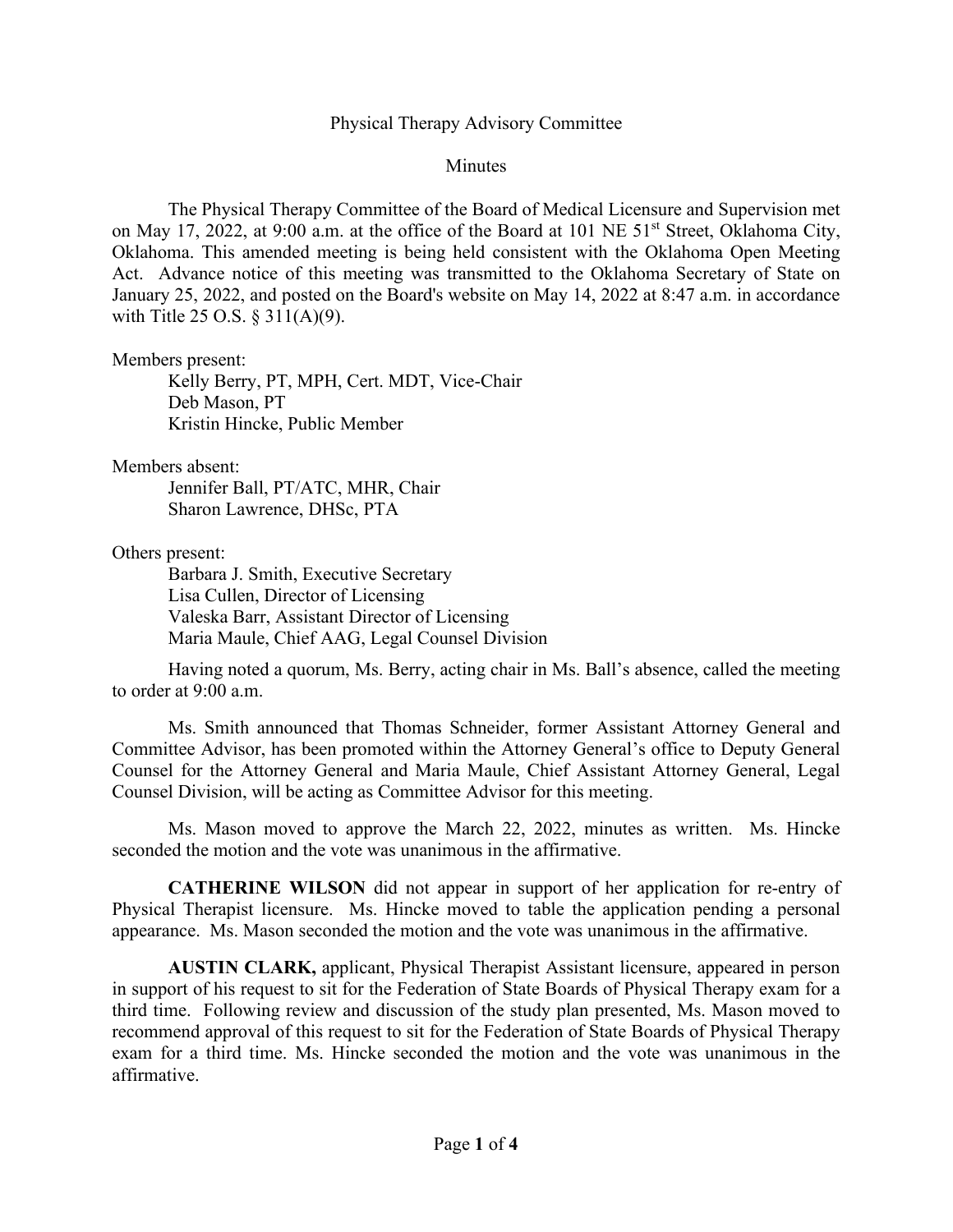**BLAKE JOHNSON,** applicant, Physical Therapist licensure, appeared virtually in support of his request to sit for the Federation of State Boards of Physical Therapy exam for a third time. Mr. Johnson appeared at the March 2022 meeting where his request was tabled pending receipt of additional information/study plan. Following review and discussion of the study plan presented, Ms. Mason moved to recommend approval of this request to sit for the Federation of State Boards of Physical Therapy exam for a third time. Ms. Hincke seconded the motion and the vote was unanimous in the affirmative.

**SHARVEA LARMAN,** applicant, Physical Therapist Assistant licensure, appeared virtually in support of her request to sit for the Federation of State Boards of Physical Therapy exam for a third time. Following review and discussion of the study plan presented, Ms. Mason moved to recommend approval of this request to sit for the Federation of State Boards of Physical Therapy exam for a third time. Ms. Hincke seconded the motion and the vote was unanimous in the affirmative.

**TALEIGH NAIL,** applicant, Physical Therapist Assistant licensure, appeared virtually in support of her request to sit for the Federation of State Boards of Physical Therapy exam for a third time. Following review and discussion of the study plan presented, Ms. Mason moved to recommend approval of this request to sit for the Federation of State Boards of Physical Therapy exam for a third time. Ms. Berry seconded the motion and the vote was unanimous in the affirmative.

**CHRISTOPHER SMITH,** applicant, Physical Therapist licensure, appeared virtually in support of his request to sit for the Federation of State Boards of Physical Therapy exam for a third time. Following review of the study plan presented and discussion, Ms. Mason moved to recommend approval of this request to sit for the Federation of State Boards of Physical Therapy exam for a third time. Ms. Berry seconded the motion and the vote was unanimous in the affirmative.

**SKYLNN TERRY, applicant, Physical Therapist Assistant licensure, appeared virtually** in support of her request to sit for the Federation of State Boards of Physical Therapy. She graduated in 2019 and stated that she has been working at a physical therapy outpatient clinic for the past year where she completes tech and managerial tasks. The Committee had concerns about her being successful if she sits for the exam in July of this year and spoke to Ms. Terry at length regarding her study plan. Ms. Terry was confident she would be ready to successfully sit for the exam in July. She was strongly advised that she diligently prepare for the test and was reminded that this is her last attempt in the state of Oklahoma. Ms. Mason moved to recommend approval of this request to sit for the Federation of State Boards of Physical Therapy exam for a third time. Ms. Hincke seconded the motion and the vote was unanimous in the affirmative.

**BURGUNDY HOWES,** applicant, Physical Therapist licensure, appeared virtually in support of her request to supervise an additional Physical Therapist Assistant. Brand Hartsell, owner of FirstCare Rehabilitation, Inc., appeared with Ms. Howes to discuss the caseload and nature of their business. Ms. Mason moved to recommend granting the request to supervise one additional Physical Therapist Assistant for a period of one year with a personal appearance and review of supervision report at the conclusion thereof. Ms. Hincke seconded the motion and the vote was unanimous in the affirmative.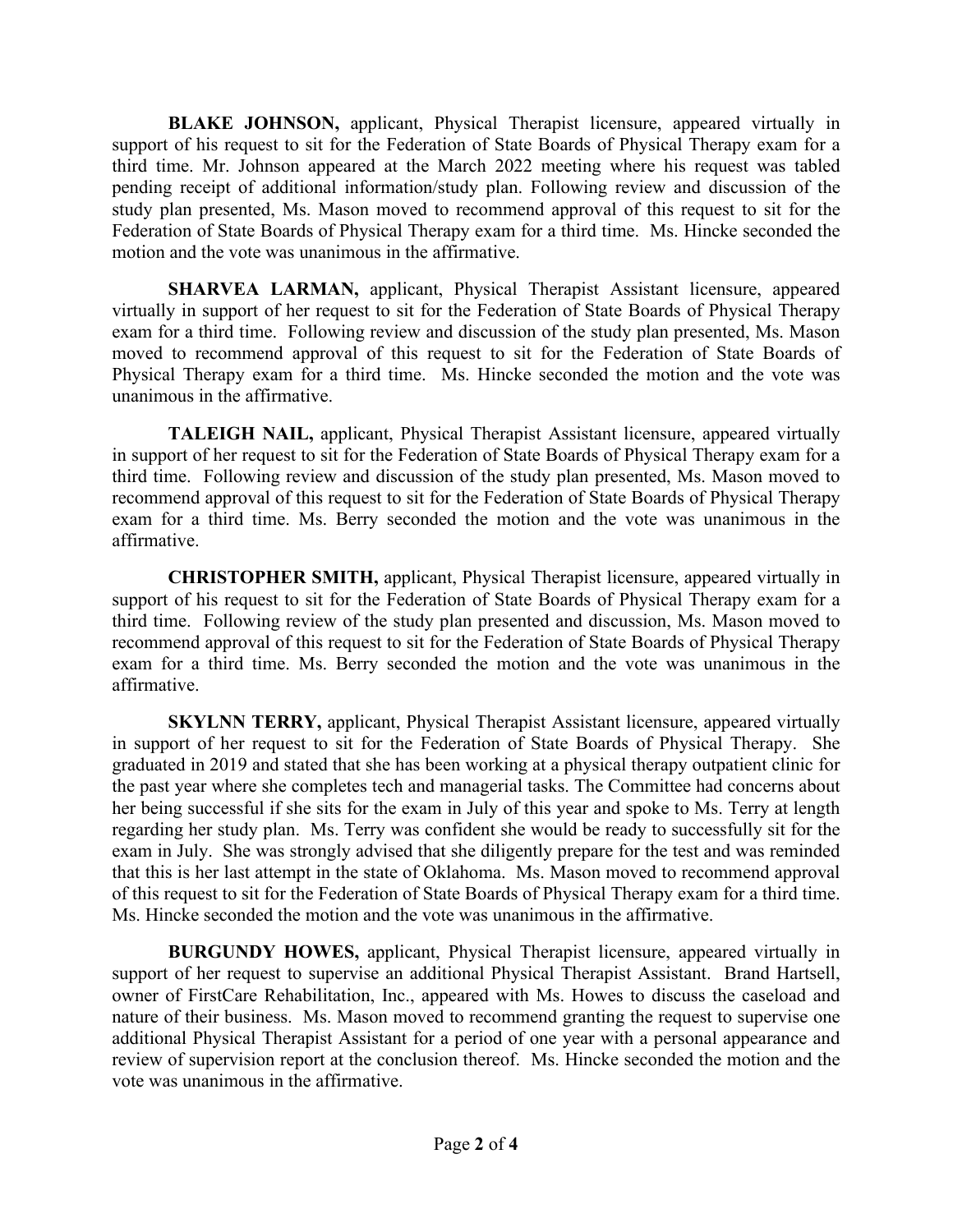Next, the Committee reviewed applications for licensure. Ms. Hincke moved to recommend approval of the incomplete applications for Physical Therapist Assistant licensure as identified on *Attachment #1* hereto pending completion of the files. Ms. Mason seconded the motion and the vote was unanimous in the affirmative.

Ms. Hincke moved to recommend approval of the incomplete applications for Physical Therapist licensure as identified on *Attachment #1* hereto pending completion of the files. Ms. Mason seconded the motion and the vote was unanimous in the affirmative.

Ms. Hincke moved to recommend approval of the incomplete application of **DONNA KAY KLINE** for reinstatement of Physical Therapist Assistant licensure pending completion of the file. Ms. Mason seconded the motion and the vote was unanimous in the affirmative.

Ms. Hincke moved to recommend approval of the complete application of **KAISHA LEWIS** for Physical Therapist licensure pending completion of the file. Ms. Mason seconded the motion and the vote was unanimous in the affirmative.

Next, the Committee reviewed continuing education courses ("CEUs"). Ms. Mason moved to recommend approval of the CEUs as identified on *Attachment #2* hereto which were pre-reviewed and recommended for approval. Ms. Hincke seconded the motion and the vote was unanimous in the affirmative.

Ms. Berry moved to recommend approval and denial of the Board Provider Applications as identified on *Attachment #3* hereto which have been pre-reviewed and were recommended for approval and denial with the exception of denying Course Nos. BAP202310029 and BAP202310034, provider Rocktape, as duplicate submissions. Ms. Hincke seconded the motion and the vote was unanimous in the affirmative.

Ms. Cullen stated that Mr. Kelsey had planned to lead a discussion regarding "CEU reporting for 2021 compliance period due to COVID-19." However, Mr. Kelsey was not available for the meeting and Ms. Cullen had not had an opportunity to prepare for this discussion in his absence. A staff directive was issued that this could be taken up at the September 2022 meeting if Mr. Kelsey wishes.

Ms. Cullen asked if the Committee felt a need to appoint new members for CEU review/vendor review. Ms. Berry stated a separate sub-committee is not necessary at this time for the vendors.

Ms. Smith presented an amendment to Physical Therapy Administrative Rules after review of the Oklahoma Medical Board to allow permanent provisions of telehealth and other services. She advised the Medical Board voted to have a form required for all PTs/PTAs who plan to practice via telehealth. Following discussion, Ms. Berry moved to recommend approval of the rule amendment regarding requirement of a telehealth form as presented with changing the word \*\*\*"must" to "shall" (for consistency in language) and removing an extra period on the last page. Ms. Hincke seconded the motion and the vote was unanimous in the affirmative. \*\*\*After adjournment, Ms. Smith noticed that other rule amendments contain the word "must." Ms. Smith consulted with the Board's executive staff and it was determined that since "must" and "shall" are interchangeable, it is reasonable to leave the word as "must" to keep the language consistent.